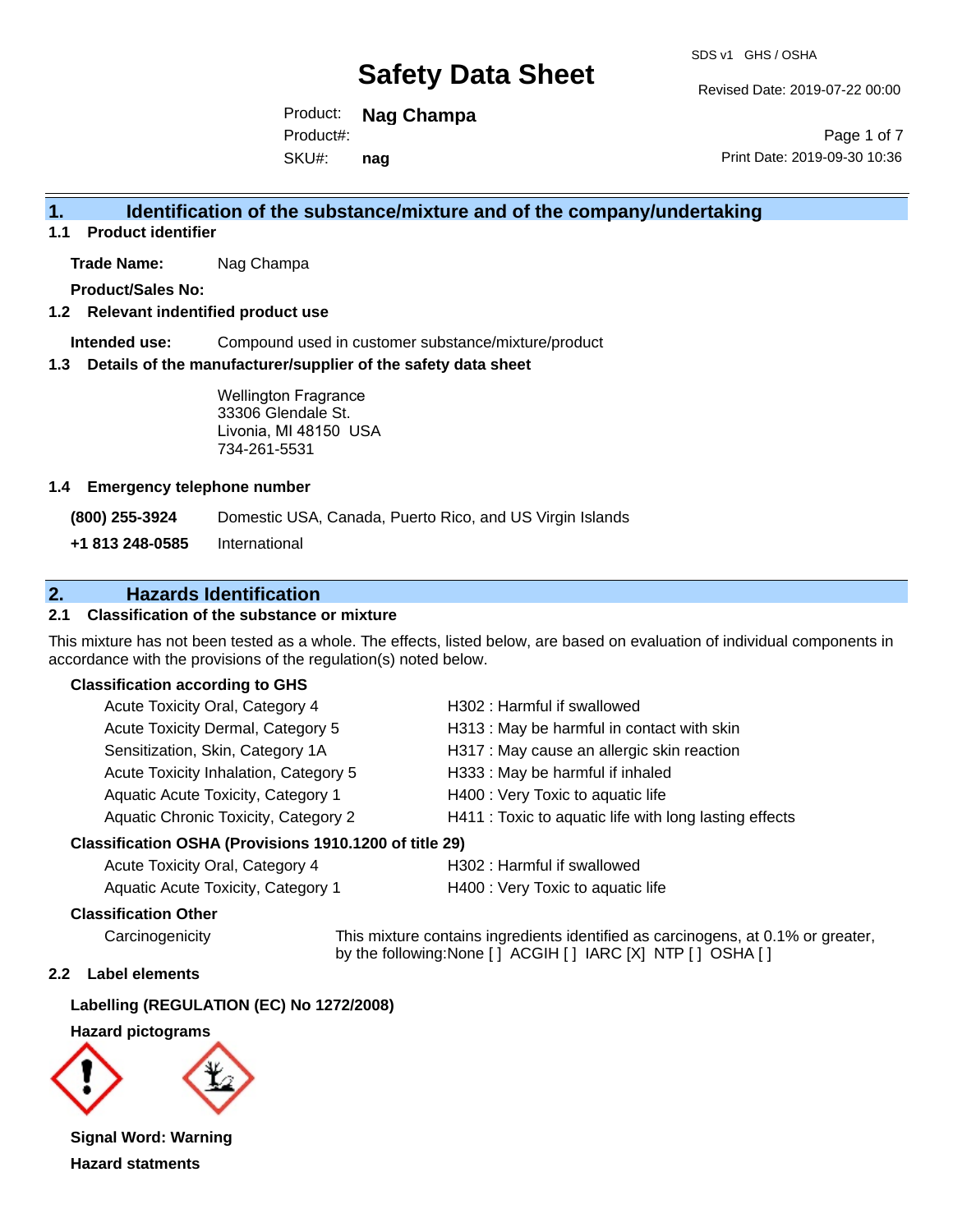Revised Date: 2019-07-22 00:00

| Product:  | Nag Champa |
|-----------|------------|
| Product#: |            |
| SKU#:     | nag        |

Page 2 of 7 Print Date: 2019-09-30 10:36

| H302                            | Harmful if swallowed                                                                     |
|---------------------------------|------------------------------------------------------------------------------------------|
| H313                            | May be harmful in contact with skin                                                      |
| H317                            | May cause an allergic skin reaction                                                      |
| H333                            | May be harmful if inhaled                                                                |
| H400                            | Very Toxic to aquatic life                                                               |
| H411                            | Toxic to aquatic life with long lasting effects                                          |
| <b>Precautionary Statements</b> |                                                                                          |
| <b>Prevention:</b>              |                                                                                          |
| P <sub>264</sub>                | Wash hands thoroughly after handling                                                     |
| P270                            | Do not eat, drink or smoke when using this product                                       |
| P272                            | Contaminated work clothing should not be allowed out of the workplace                    |
| P273                            | Avoid release to the environment                                                         |
| <b>Response:</b>                |                                                                                          |
| $P301 + P312 + P330$            | IF SWALLOWED: Call a POISON CENTER or doctor/physician if you feel unwell Rinse<br>mouth |
| $P302 + P352$                   | IF ON SKIN: Wash with soap and water                                                     |
| $P304 + P312$                   | IF INHALED: Call a POISON CENTER or doctor/physician if you feel unwell                  |
| P333 + P313                     | If skin irritation or a rash occurs: Get medical advice/attention                        |
| P363                            | Wash contaminated clothing before reuse                                                  |
| P391                            | <b>Collect Spillage</b>                                                                  |
|                                 |                                                                                          |

#### **2.3 Other Hazards**

**no data available**

## **3. Composition/Information on Ingredients**

## **3.1 Mixtures**

This product is a complex mixture of ingredients, which contains among others the following substance(s), presenting a health or environmental hazard within the meaning of the UN Globally Harmonized System of Classification and Labeling of Chemicals (GHS):

| CAS#<br>Ingredient         | EC#                                                | Conc.<br>Range | <b>GHS Classification</b>                                             |
|----------------------------|----------------------------------------------------|----------------|-----------------------------------------------------------------------|
| 120-51-4                   | 204-402-9                                          | $70 - 80 \%$   | H302; H313; H400; H411                                                |
| <b>Benzyl Benzoate</b>     |                                                    |                |                                                                       |
| 93-04-9                    | 202-213-6                                          | $5 - 10 \%$    | H401                                                                  |
|                            |                                                    |                | 2-Methoxynaphthalene (beta-Naphthyl methyl ether, Nerolin, Yara Yara) |
| $91 - 64 - 5$              | 202-086-7                                          | $2 - 5 \%$     | H302; H317; H402                                                      |
| Coumarin                   |                                                    |                |                                                                       |
| 13171-00-1                 | $236-114-4$ 2 - 5 %                                |                | H313; H400; H410                                                      |
|                            | 4-Acetyl-6-t-butyl-1,1-dimethylindan (Celestolide) |                |                                                                       |
| 81-14-1                    | $201 - 328 - 9$ 2 - 5 %                            |                | H316; H400; H410                                                      |
| Musk ketone                |                                                    |                |                                                                       |
| $21145 - 77 - 7$ 244-240-6 |                                                    | $2 - 5 \%$     | H302; H400; H410                                                      |
|                            | Acetyl hexamethyl tetralin                         |                |                                                                       |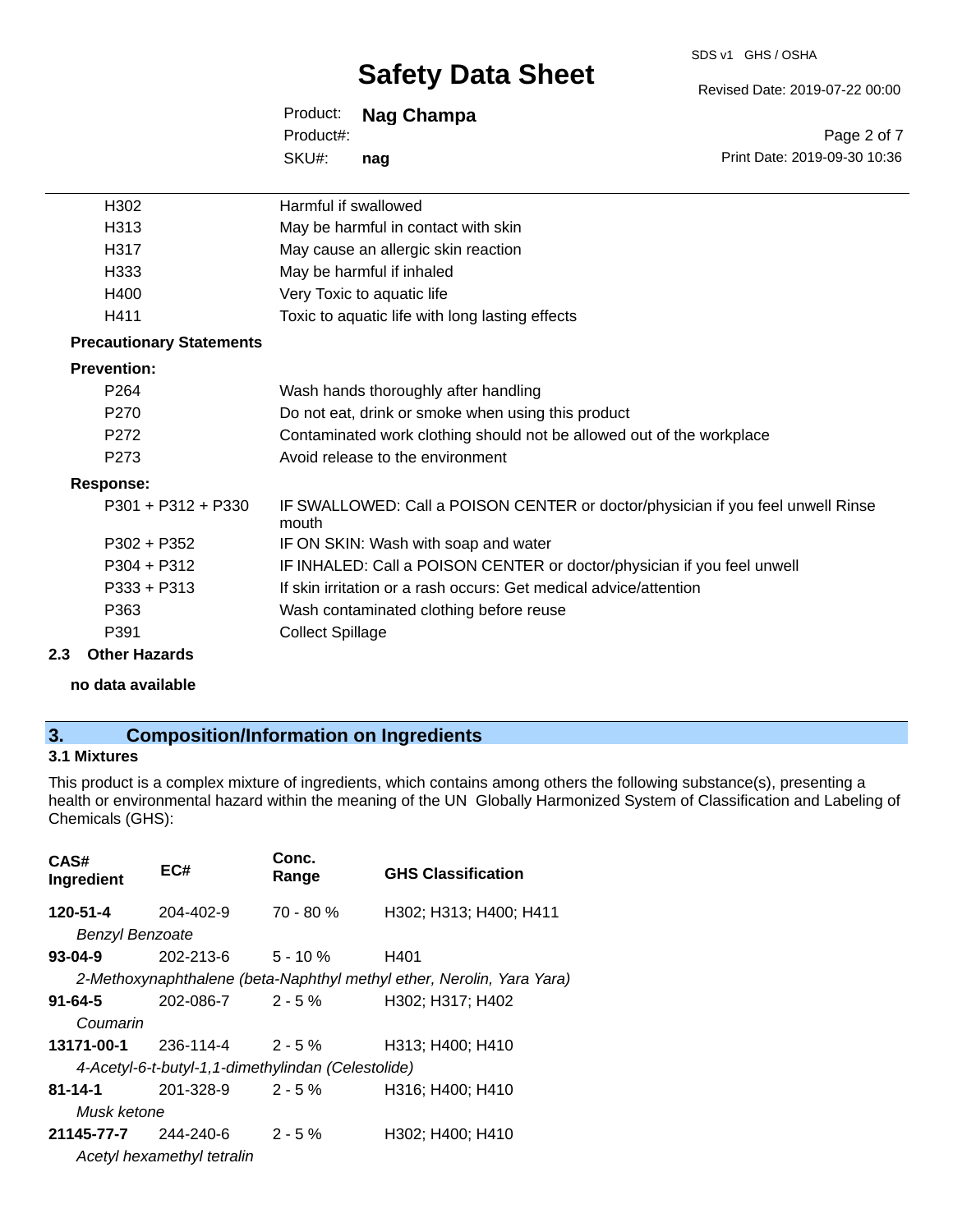Revised Date: 2019-07-22 00:00

## Product: **Nag Champa**

Product#:

SKU#: **nag**

### Page 3 of 7 Print Date: 2019-09-30 10:36

| CAS#<br>Ingredient                                       | EC#                                | Conc.<br>Range | <b>GHS Classification</b>           |  |
|----------------------------------------------------------|------------------------------------|----------------|-------------------------------------|--|
| $121 - 33 - 5$<br>vanillin                               | 204-465-2                          | $2 - 5\%$      | H303: H319                          |  |
| $105 - 95 - 3$                                           | 203-347-8                          | $1 - 2 \%$     | H401                                |  |
| Ethylene brassylate                                      |                                    |                |                                     |  |
| 80-54-6                                                  | 201-289-8                          | $0.1 - 1.0 \%$ | H227: H302: H315: H317: H361: H401: |  |
|                                                          | <b>Butylphenyl Methylpropional</b> |                | H412                                |  |
| $104 - 55 - 2$                                           | 203-213-9                          | $0.1 - 1.0 \%$ | H303: H312: H315: H317: H319: H401  |  |
| Cinnamal                                                 |                                    |                |                                     |  |
| 8016-96-4                                                | 282-490-8                          | $0.1 - 1.0 \%$ | H315; H317; H319; H401; H411        |  |
|                                                          | Vetiveria zizanoides root oil      |                |                                     |  |
| See Section 16 for full text of GHS classification codes |                                    |                |                                     |  |

See Section 16 for full text of GHS classification codes which where not shown in section 2

Total Hydrocarbon Content (%  $w/w$ ) = 0.00

# **4.** First Aid Measures<br>**4.1** Description of first aid meas

## **4.1 Description of first aid measures**

| Inhalation:                                                     | Remove from exposure site to fresh air and keep at rest.<br>Obtain medical advice.                            |
|-----------------------------------------------------------------|---------------------------------------------------------------------------------------------------------------|
| Eye Exposure:                                                   | Flush immediately with water for at least 15 minutes.<br>Contact physician if symptoms persist.               |
| <b>Skin Exposure:</b>                                           | Remove contaminated clothes. Wash thoroughly with water (and soap).<br>Contact physician if symptoms persist. |
| Ingestion:                                                      | Rinse mouth with water and obtain medical advice.                                                             |
| 4.2 Most important symptoms and effects, both acute and delayed |                                                                                                               |
| Symptoms:                                                       | no data available                                                                                             |
| Risks:                                                          | Refer to Section 2.2 "Hazard Statements"                                                                      |

### **4.3 Indication of any immediate medical attention and special treatment needed**

| Treatment: | Refer to Section 2.2 "Response" |
|------------|---------------------------------|
|------------|---------------------------------|

| 5 <sub>1</sub><br><b>Fire-Fighting measures</b>              |                                                   |
|--------------------------------------------------------------|---------------------------------------------------|
| <b>Extinguishing media</b><br>5.1                            |                                                   |
| Suitable:                                                    | Carbon dioxide (CO2), Dry chemical, Foam          |
| Unsuitable                                                   | Do not use a direct water jet on burning material |
| Special hazards arising from the substance or mixture<br>5.2 |                                                   |
| During fire fighting:                                        | Water may be ineffective                          |
| <b>Advice for firefighters</b><br>5.3                        |                                                   |
| <b>Further information:</b>                                  | Standard procedure for chemical fires             |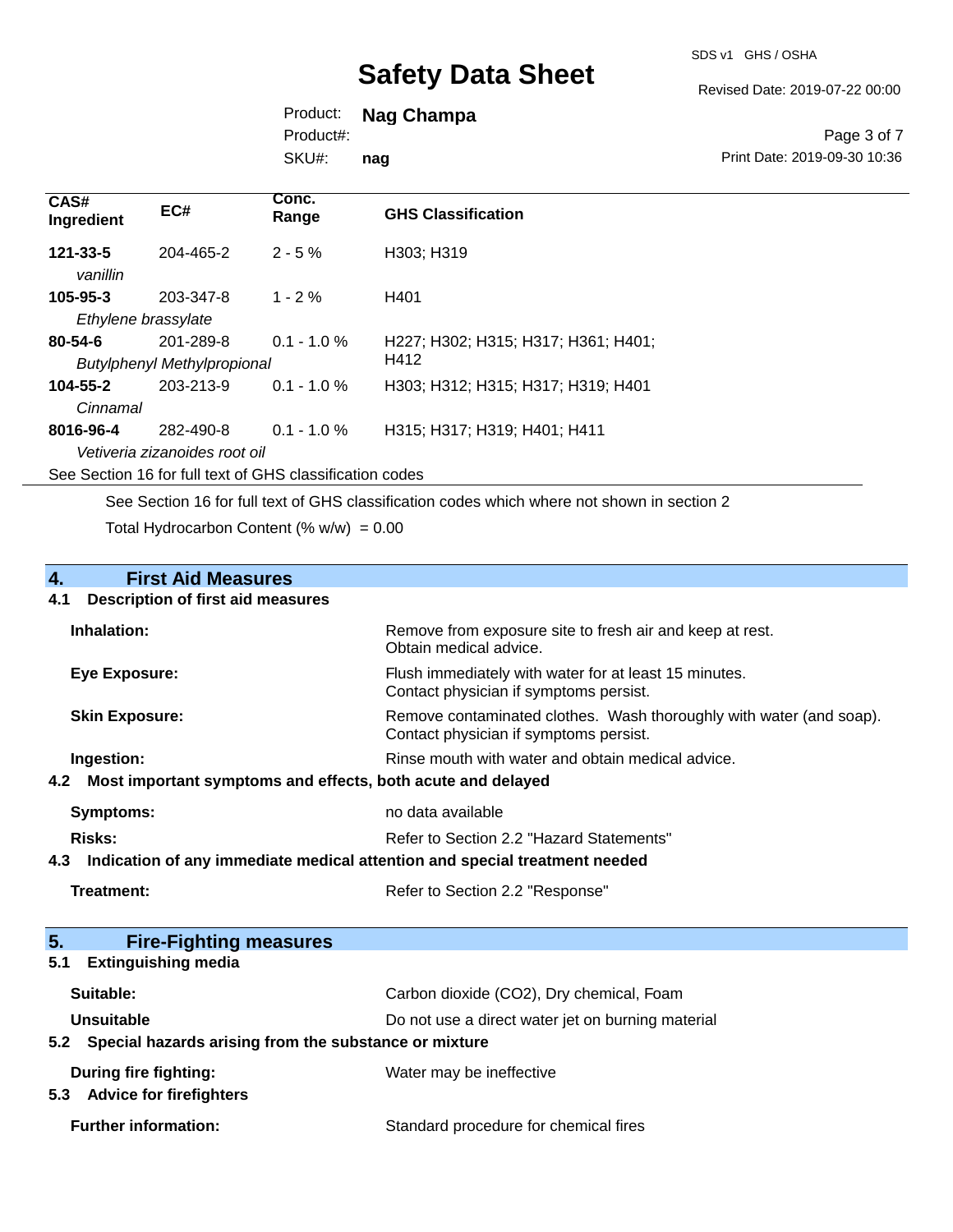Revised Date: 2019-07-22 00:00

Product: **Nag Champa**  SKU#: Product#: **nag**

Page 4 of 7 Print Date: 2019-09-30 10:36

### **6. Accidental Release Measures**

### **6.1 Personal precautions, protective equipment and emergency procedures**

Avoid inhalation and contact with skin and eyes. A self-contained breathing apparatus is recommended in case of a major spill.

#### **6.2 Environmental precautions**

Keep away from drains, soil, and surface and groundwater.

#### **6.3 Methods and materials for containment and cleaning up**

Clean up spillage promptly. Remove ignition sources. Provide adequate ventilation. Avoid excessive inhalation of vapors. Gross spillages should be contained by use of sand or inert powder and disposed of according to the local regulations.

#### **6.4 Reference to other sections**

Not Applicable

## **7. Handling and Storage**

#### **7.1 Precautions for safe handling**

Apply according to good manufacturing and industrial hygiene practices with proper ventilation. Do not drink, eat or smoke while handling. Respect good personal hygiene.

#### **7.2 Conditions for safe storage, including any incompatibilities**

Store in a cool, dry and ventilated area away from heat sources and protected from light in tightly closed original container. Avoid uncoated metal container. Keep air contact to a minimum.

#### **7.3 Specific end uses**

No information available

### **8. Exposure Controls/Personal Protection**

#### **8.1 Control parameters**

| <b>Exposure Limits:</b> |  | Contains no substances with occupational exposure limit values. |  |  |  |
|-------------------------|--|-----------------------------------------------------------------|--|--|--|
|-------------------------|--|-----------------------------------------------------------------|--|--|--|

**Engineering Controls:** Use local exhaust as needed.

#### **8.2 Exposure controls - Personal protective equipment**

| Eye protection:                | Tightly sealed goggles, face shield, or safety glasses with brow guards and side shields, etc.<br>as may be appropriate for the exposure |  |
|--------------------------------|------------------------------------------------------------------------------------------------------------------------------------------|--|
| <b>Respiratory protection:</b> | Avoid excessive inhalation of concentrated vapors. Apply local ventilation where appropriate.                                            |  |
| <b>Skin protection:</b>        | Avoid Skin contact. Use chemically resistant gloves as needed.                                                                           |  |

#### **9. Physical and Chemical Properties**

#### **9.1 Information on basic physical and chemical properties**

| Appearance:            | Liquid                                       |
|------------------------|----------------------------------------------|
| Odor:                  | Conforms to Standard                         |
| Color:                 | Yellow Tint to Pale Greenish Yellow (G0/1-3) |
| Viscosity:             | Liauid                                       |
| <b>Freezing Point:</b> | Not determined                               |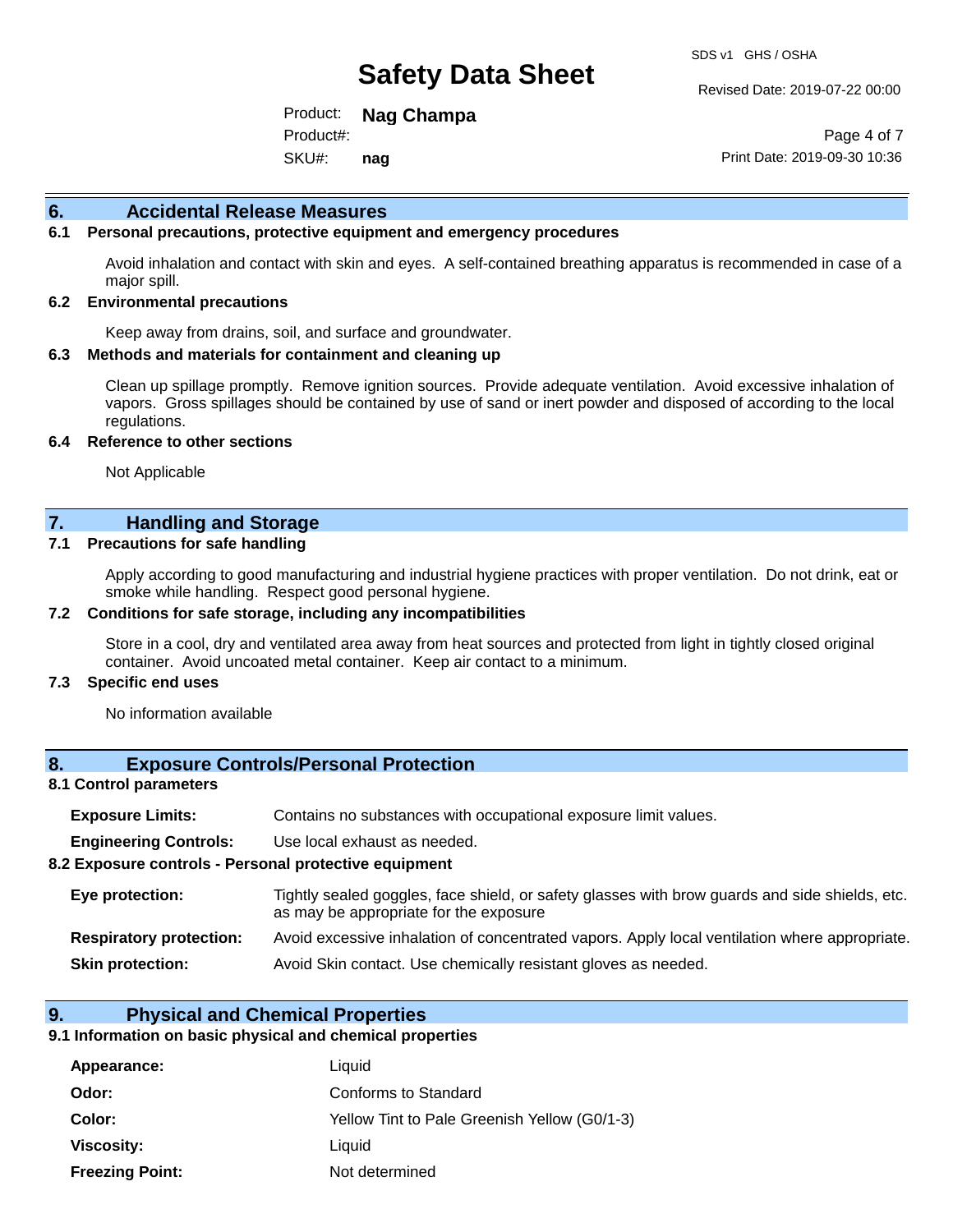Revised Date: 2019-07-22 00:00

| Product:  | Nag Champa |
|-----------|------------|
| Product#: |            |
| SKU#:     | nag        |

Page 5 of 7 Print Date: 2019-09-30 10:36

| <b>Boiling Point:</b>        | Not determined     |
|------------------------------|--------------------|
| <b>Melting Point:</b>        | Not determined     |
| <b>Flashpoint (CCCFP):</b>   | $>200$ F (93.33 C) |
| <b>Auto flammability:</b>    | Not determined     |
| <b>Explosive Properties:</b> | None Expected      |
| <b>Oxidizing properties:</b> | None Expected      |
| Vapor Pressure (mmHg@20 C):  | 0.0017             |
| %VOC:                        | 0.00               |
| Specific Gravity @ 25 C:     | 1.1000             |
| Density @ 25 C:              | 1.0970             |
| Refractive Index @ 20 C:     | 1.5600             |
| Soluble in:                  | Oil                |

## **10. Stability and Reactivity**

| <b>10.1 Reactivity</b>                  | None                                               |
|-----------------------------------------|----------------------------------------------------|
| <b>10.2 Chemical stability</b>          | Stable                                             |
| 10.3 Possibility of hazardous reactions | None known                                         |
| <b>10.4 Conditions to avoid</b>         | None known                                         |
| 10.5 Incompatible materials             | Strong oxidizing agents, strong acids, and alkalis |
| 10.6 Hazardous decomposition products   | None known                                         |

## **11. Toxicological Information**

## **11.1 Toxicological Effects**

Acute Toxicity Estimates (ATEs) based on the individual Ingredient Toxicity Data utilizing the "Additivity Formula"

| Acute toxicity - Oral - (Rat) mg/kg                | (LD50: 1563.8500) Harmful if swallowed                   |
|----------------------------------------------------|----------------------------------------------------------|
| Acute toxicity - Dermal - (Rabbit) mg/kg           | (LD50: 2708.3044) May be harmful in contact with skin    |
| Acute toxicity - Inhalation - (Rat) mg/L/4hr       | (LD50: 154.9891) May be harmful if inhaled               |
| <b>Skin corrosion / irritation</b>                 | May be harmful if inhaled                                |
| Serious eye damage / irritation                    | Not classified - the classification criteria are not met |
| <b>Respiratory sensitization</b>                   | Not classified - the classification criteria are not met |
| <b>Skin sensitization</b>                          | May cause an allergic skin reaction                      |
| <b>Germ cell mutagenicity</b>                      | Not classified - the classification criteria are not met |
| Carcinogenicity                                    | Not classified - the classification criteria are not met |
| <b>Reproductive toxicity</b>                       | Not classified - the classification criteria are not met |
| Specific target organ toxicity - single exposure   | Not classified - the classification criteria are not met |
| Specific target organ toxicity - repeated exposure | Not classified - the classification criteria are not met |
| <b>Aspiration hazard</b>                           | Not classified - the classification criteria are not met |
|                                                    |                                                          |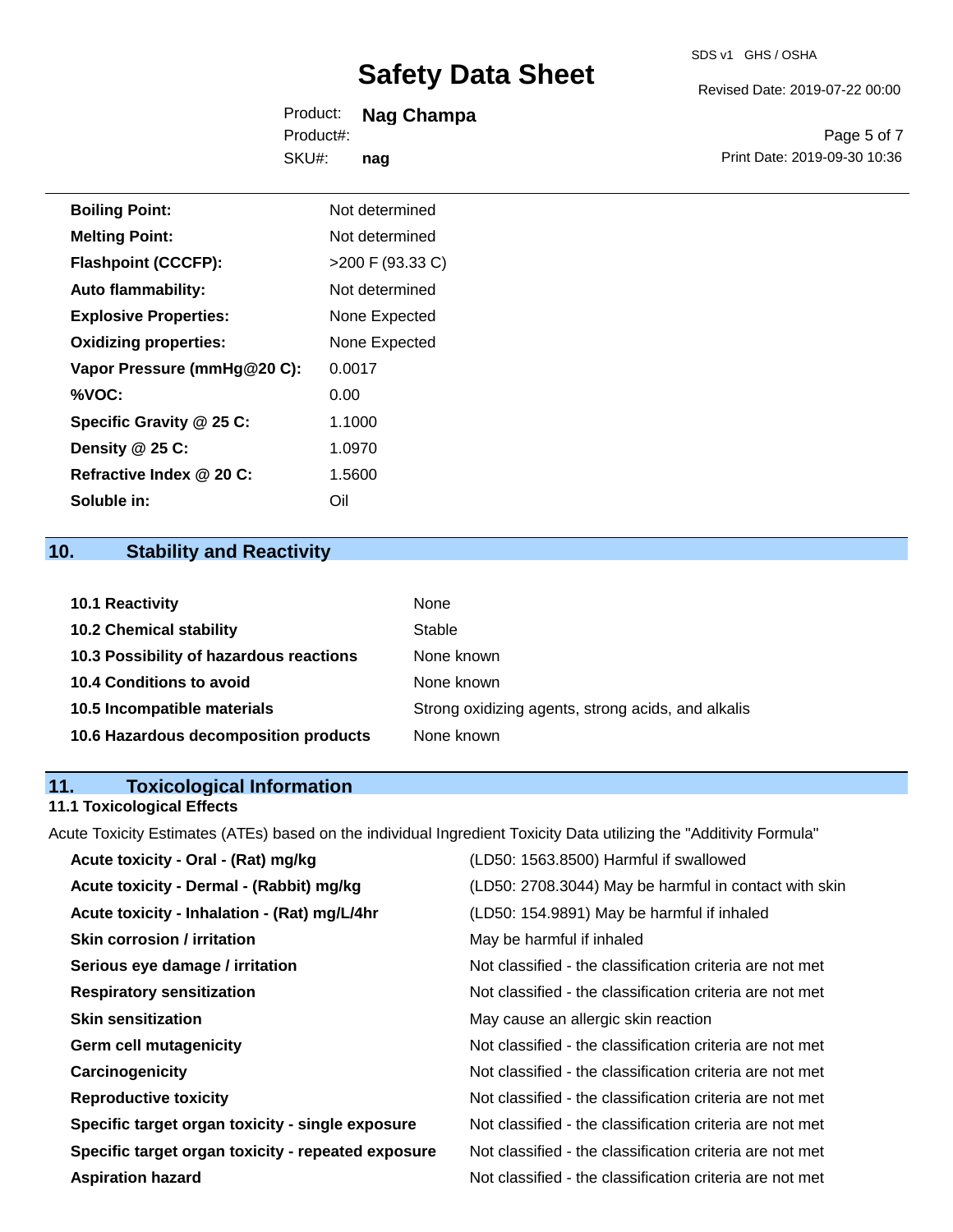Revised Date: 2019-07-22 00:00

Product: **Nag Champa**  SKU#: Product#: **nag**

Page 6 of 7 Print Date: 2019-09-30 10:36

## **12. Ecological Information**

**12.1 Toxicity**

| <b>Acute acquatic toxicity</b>     | Very Toxic to aquatic life                      |
|------------------------------------|-------------------------------------------------|
| <b>Chronic acquatic toxicity</b>   | Toxic to aquatic life with long lasting effects |
| <b>Toxicity Data on soil</b>       | no data available                               |
| <b>Toxicity on other organisms</b> | no data available                               |
|                                    |                                                 |
| 12.2 Persistence and degradability | no data available                               |
| 12.3 Bioaccumulative potential     | no data available                               |
| 12.4 Mobility in soil              | no data available                               |
| 12.5 Other adverse effects         | no data available                               |

**13. Disposal Conditions** 

### **13.1 Waste treatment methods**

Do not allow product to reach sewage systems. Dispose of in accordance with all local and national regulations. Send to a licensed waste management company.The product should not be allowed to enter drains, water courses or the soil. Do not contaminate ponds, waterways or ditches with chemical or used container.

## **14. Transport Information**

| <b>Marine Pollutant</b>                                       | Yes. Ingredient of greatest environmental impact:<br>120-51-4 : (70 - 80 %) : Benzyl Benzoate |                                     |                   |                 |               |
|---------------------------------------------------------------|-----------------------------------------------------------------------------------------------|-------------------------------------|-------------------|-----------------|---------------|
| <b>Regulator</b>                                              |                                                                                               | <b>Class</b>                        | <b>Pack Group</b> | <b>Sub Risk</b> | UN-nr.        |
| U.S. DOT (Non-Bulk)                                           |                                                                                               | Not Regulated - Not Dangerous Goods |                   |                 |               |
| <b>Chemicals NOI</b>                                          |                                                                                               |                                     |                   |                 |               |
| <b>ADR/RID (International Road/Rail)</b>                      |                                                                                               |                                     |                   |                 |               |
| <b>Environmentally Hazardous</b><br>Substance, Liquid, n.o.s. |                                                                                               | 9                                   | $\mathbf{III}$    |                 | UN3082        |
| <b>IATA (Air Cargo)</b>                                       |                                                                                               |                                     |                   |                 |               |
| <b>Environmentally Hazardous</b><br>Substance, Liquid, n.o.s. |                                                                                               | 9                                   | $\mathbf{III}$    |                 | <b>UN3082</b> |
| <b>IMDG (Sea)</b>                                             |                                                                                               |                                     |                   |                 |               |
| <b>Environmentally Hazardous</b><br>Substance, Liquid, n.o.s. |                                                                                               | 9                                   | $\mathbf{III}$    |                 | UN3082        |

## **15. Regulatory Information**

## **U.S. Federal Regulations**

**40 CFR(EPCRA, SARA, CERCLA and CAA)** This product contains NO components of concern.

**TSCA (Toxic Substance Control Act)** All components of the substance/mixture are listed or exempt

**U.S. State Regulations**